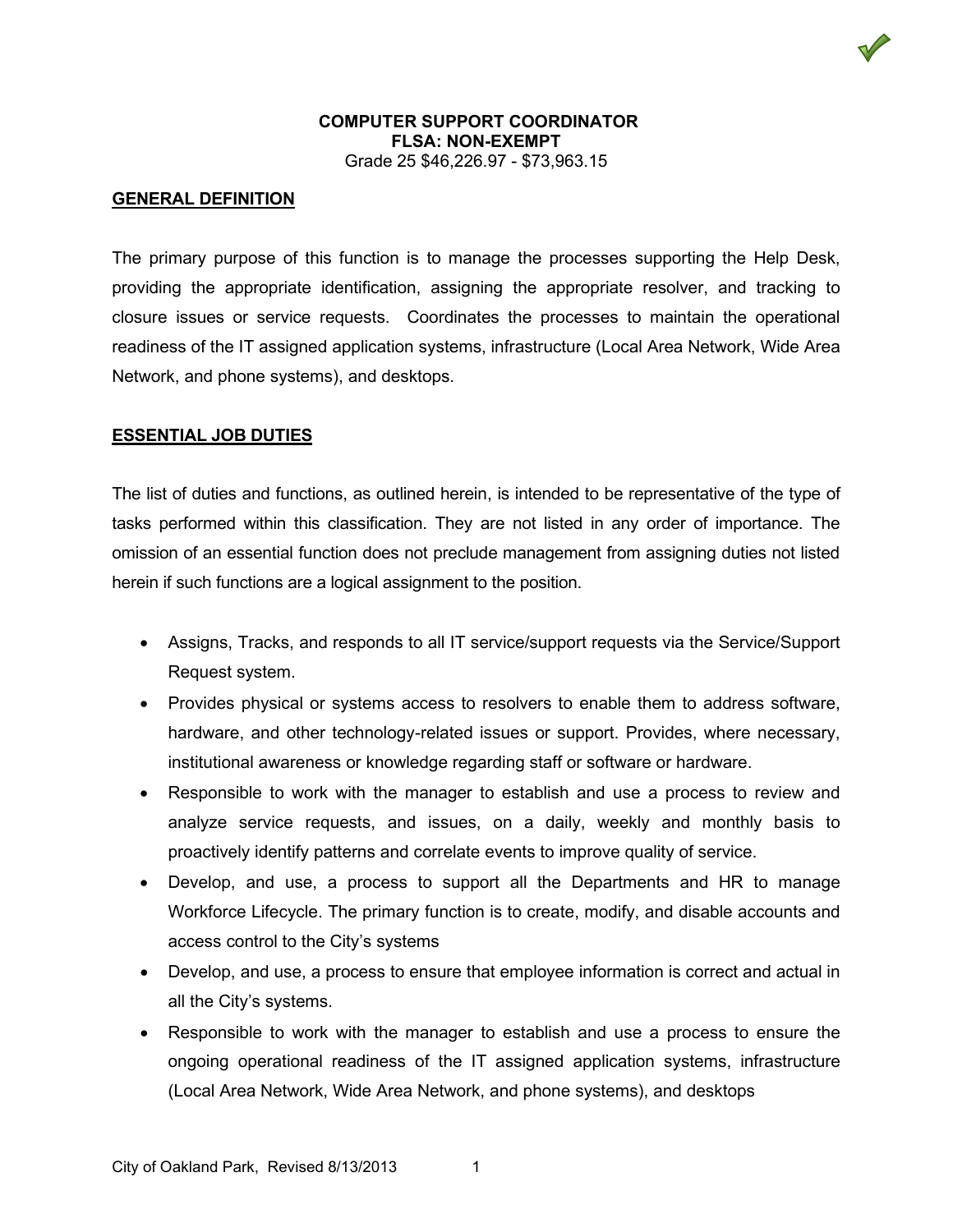- Supplies public request information and maintain the confidentiality of data.
- Responsible to work with the manager to establish, and regularly use, a process and the necessary internal controls to ensure that all critical electronically stored data is properly backed up in an industry compliant facility in accordance with the appropriate City policy.
- Responsible for processing Purchase Requisitions, Purchase Orders and Invoices for all IT related items (maintenance, support, supplies).
- Responsible for maintaining a current inventory of all City computer hardware and software in an easily accessible and shared electronic format
- Assigns and tracks, via Service Request system, to closure the installations, repair, and replacement of desktops and related software products with the appropriate resolvers.
- Establish with the manager, and regularly use, a process to ensure that all desktops and servers are regularly being applied to Microsoft updates.
- Coordinates end-user awareness and communications regarding regular/ongoing or emergency systems maintenance for desktops and servers.
- Document all changes to the environment (Servers, Hosted systems, LAN, WAN, Desktops, etc.) in the ITS centralized document management facility. This includes, but is not limited to, new procedures, configuration changes either to add functions, equipment or to resolve a problem.

## **KNOWLEDGE, SKILLS & ABILITIES**

- End-to-End knowledge of the City's systems architecture (Infrastructure, software, applications, and interfaces) and IT process to support the City's operations.
- Strong process orientation, with an ability to manage IT processes and identify process deficiencies, including vendors, and recommend improvement alternatives in a largely outsourced IT environment.
- Ability to analyze, prioritize and coordinate activities or tasks for end-users in various departments with potentially conflicting deadlines and limited resources.
- Ability to identify applications and systems deficiencies, identify potential consequences and recommend improvements to staff or vendors.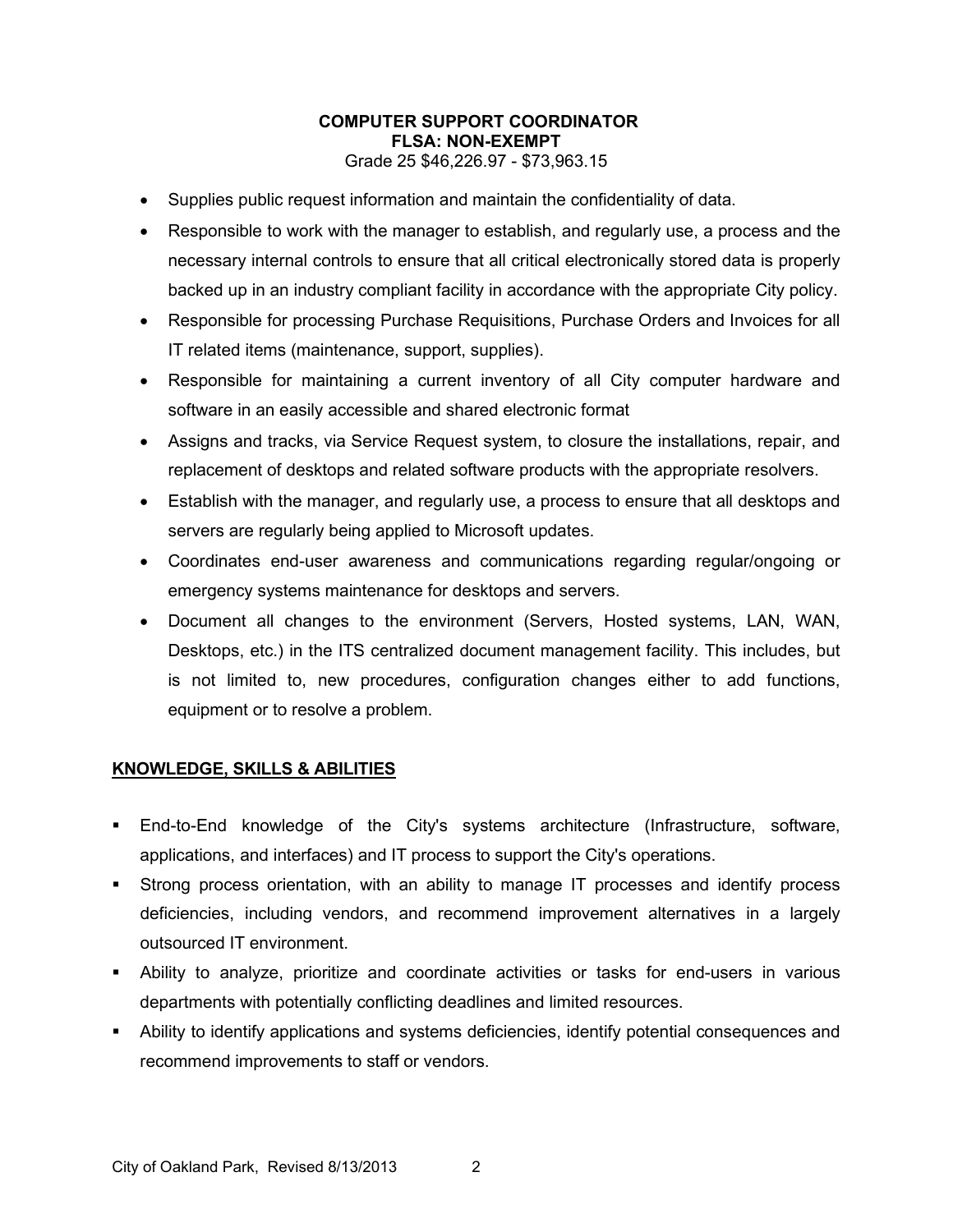Ability to establish and maintain effective working relationships with department heads, managers, and employees.

# **MINIMUM ACCEPTABLE EDUCATION, TRAINING & EXPERIENCE**

Bachelor's Degree in Information/Computer Technology or related field with 5 years' experience in troubleshooting, maintaining, instructing, and supporting end-users in various types of computer technology.

#### **PHYSICAL REQUIREMENTS**

The City of Oakland Park is an Equal Opportunity Employer. In compliance with the Americans with Disabilities Act (42 U.S. C. 12101 et. seq.), the City of Oakland Park will provide reasonable accommodations to qualified individuals with disabilities and encourages both prospective and current employees to discuss potential accommodations with the employer. The physical demands described here are representative of those that must be met by an employee to successfully perform the essential functions of this job.

Tasks involve the ability to exert light physical effort in sedentary to light work, but which may involve some lifting, carrying, pushing and/or pulling of objects and materials of lightweight (5-15 pounds). Tasks may involve extended periods of time at a keyboard or workstation. Work is performed in usual office conditions with rare exposure to disagreeable environmental factors. Some tasks require visual abilities. Some tasks require oral communication ability.

A review of this position has excluded the marginal functions of the position that are incidental to the performance of fundamental job duties. All duties and responsibilities are essential job functions and requirements are subject to possible modifications to reasonably accommodate individuals with disabilities. To perform this job successfully, the incumbent(s) will possess the abilities and aptitudes to perform each duty proficiently. Some requirements may exclude individuals who pose a direct threat of significant risk to the health or safety of themselves or others. Requirements are representative of the minimum level of knowledge, skills, and ability.